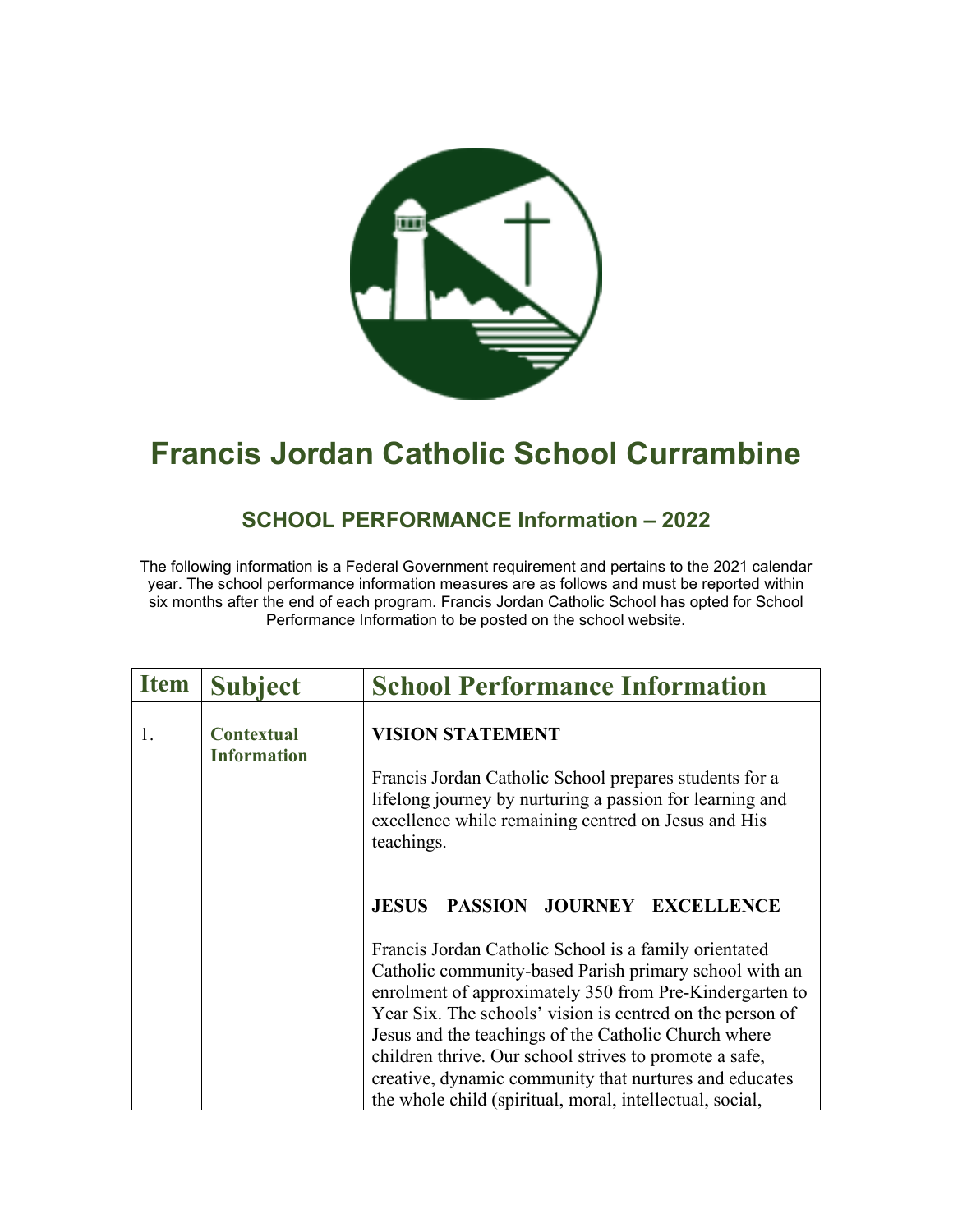| emotional, and physical) to be life-long learners and<br>problem solvers, providing the skills necessary to succeed<br>in a changing society. Furthermore, we aim to provide<br>foundations in the Catholic faith that will enable our<br>students to value and live their faith throughout their lives.<br>It is the intention of all involved in the school to provide<br>an environment where the students feel, valued and<br>challenged to excel. Families are encouraged to be as<br>involved in the life of the school as they can be. The<br>school is a more complete community when this occurs.                                                                                       |
|--------------------------------------------------------------------------------------------------------------------------------------------------------------------------------------------------------------------------------------------------------------------------------------------------------------------------------------------------------------------------------------------------------------------------------------------------------------------------------------------------------------------------------------------------------------------------------------------------------------------------------------------------------------------------------------------------|
| Respect for the dignity of each person and the school's<br>motto, "The truth will set us free", underpin our<br>relationships, actions and endeavours. Respect for the<br>dignity of each person and the school's motto underpins<br>all actions and relationships in the school. The school is a<br>learning community, where students are developing into<br>young people who think clearly, act with integrity,<br>generosity and humility, are sensitive to the needs of<br>others, have a desire to serve the community and adopt a<br>global perspective. Our school is a place where prayer and<br>liturgical celebrations provide a central focus for a<br>Catholic Christian community. |
| The school's vision is to nurture a passion for learning and<br>excellence. The distinctive features of our school include.<br>• an excellent reputation in the community for academic<br>performance<br>• a strong emphasis on information and communications<br>technology<br>• extensive learning support for students in need<br>• a Gifted and Talented Program<br>• an extensive Performing Arts Program incorporating<br>class music; small group instrumental<br>music tuition, recorder ensembles, brass and guitar<br>ensembles, school bands and choir<br>• The school also offers a comprehensive before and after<br>school care service.                                           |
| <b>VALUES:</b>                                                                                                                                                                                                                                                                                                                                                                                                                                                                                                                                                                                                                                                                                   |
| <b>Respect:</b> 'Respect each other and our environment'.<br>Respect involves taking responsibility for each other.<br>Respect is speaking to and interacting with others in a<br>courteous manner.                                                                                                                                                                                                                                                                                                                                                                                                                                                                                              |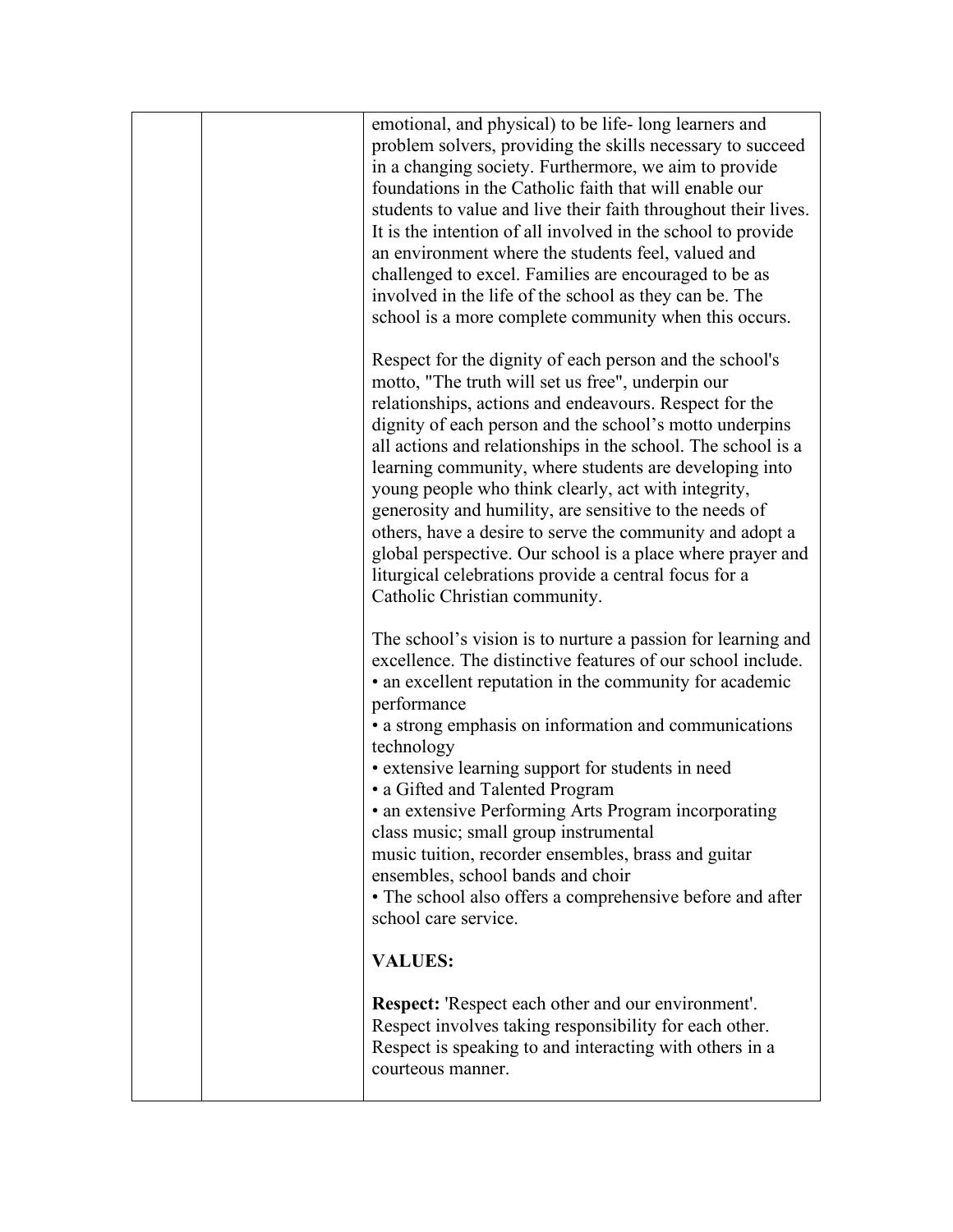|    |                                                                 | <b>Integrity:</b> 'Be yourself. Be true to yourself'. Integrity<br>means being honest, reliable and trustworthy, living by<br>strong moral principles.<br><b>Trust:</b> 'I believe in you.' Trust is the firm belief in the<br>reliability, truth or ability of someone.      |
|----|-----------------------------------------------------------------|-------------------------------------------------------------------------------------------------------------------------------------------------------------------------------------------------------------------------------------------------------------------------------|
| 2. | <b>Teacher</b><br><b>Standards and</b><br><b>Qualifications</b> | <b>TEACHER STANDARDS AND QUALIFICATIONS</b><br>Total number of teachers 2020:<br>25<br>Number<br>Qualification<br>Diploma<br>1<br>Bachelor's Degree<br>19<br>5<br>Master's Degree                                                                                             |
| 3. | <b>Workforce</b><br><b>Composition</b>                          | <b>WORKFORCE COMPOSITION</b><br>Teaching<br>Non-Teaching<br>Indigenous<br>$\overline{4}$<br>Male<br>2<br>$\theta$<br>Female<br>21<br>17<br>0                                                                                                                                  |
| 4. | <b>Student</b><br>attendance at<br>school                       | An average of 93.7% of students attended school each day<br>in 2021.<br>Student attendance is recorded using SEQTA which is a<br>state wide catholic education office program.                                                                                                |
| 5. | <b>NAPLAN</b><br>information                                    | Go to the NAPLAN website<br>www.myschool.edu.au                                                                                                                                                                                                                               |
| 6. | Parent, student,<br>and teacher<br>satisfaction                 | <b>PARENT SATISFACTION</b><br>The school has a steady enrolment demand with vacancies<br>existing in all year levels. Parent attendance at whole<br>school events was significant, which indicates a high level<br>of satisfaction. Special events such as the Easter Passion |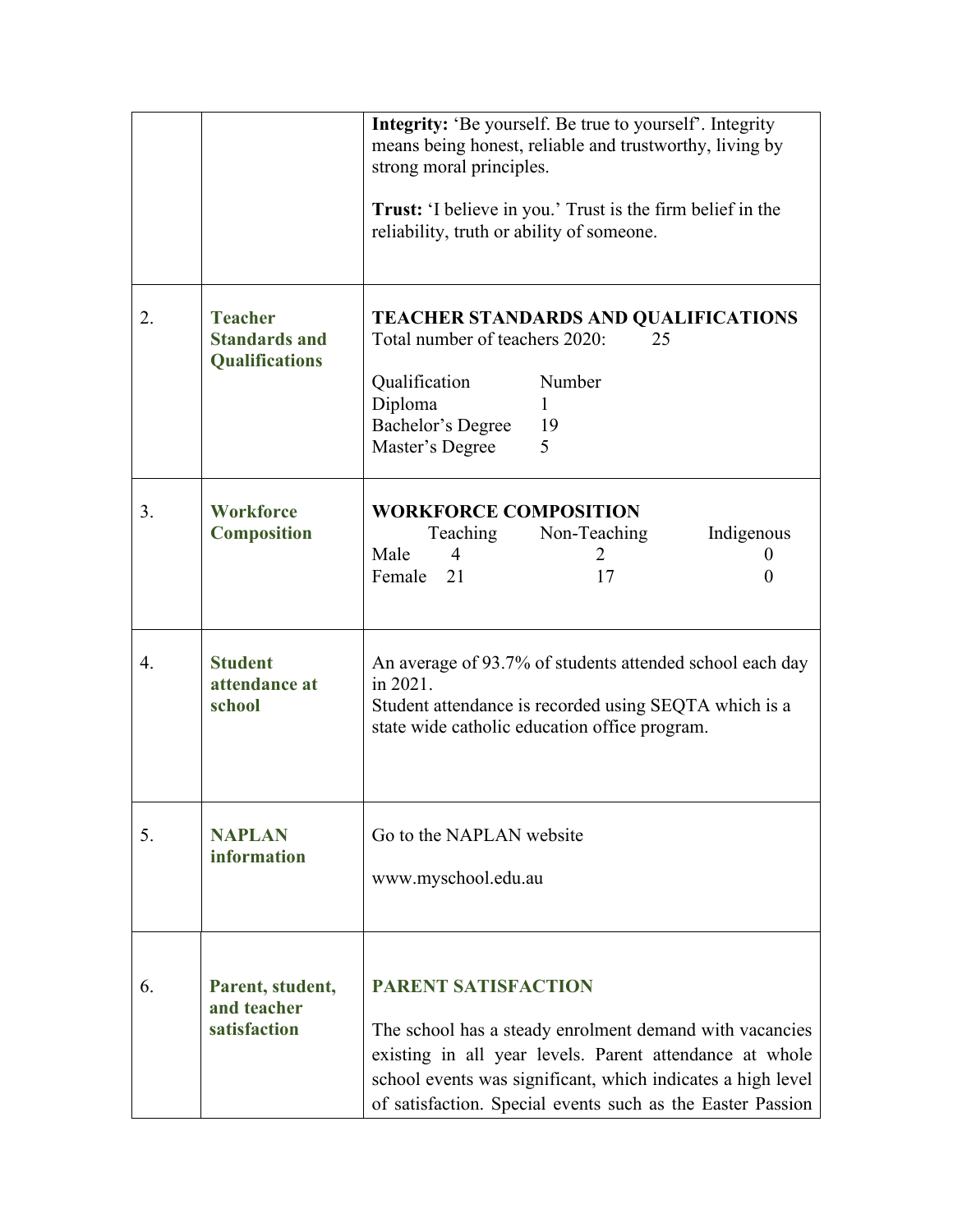| Play, Award Assemblies, and Class Assemblies. Special<br>occasions such as Easter Liturgies and the Mothers' Day<br>Liturgy, Fathers' Breakfast and events such as the<br>Christmas Concert Musicals continue to be regularly<br>attended. However, this was limited this year due to a lot<br>of events having to be modified or cancelled due to<br>COVID.                                                                                                                                                                                                                                                                                                                                                                                                                                                                                                                                                                                                                                                                                          |
|-------------------------------------------------------------------------------------------------------------------------------------------------------------------------------------------------------------------------------------------------------------------------------------------------------------------------------------------------------------------------------------------------------------------------------------------------------------------------------------------------------------------------------------------------------------------------------------------------------------------------------------------------------------------------------------------------------------------------------------------------------------------------------------------------------------------------------------------------------------------------------------------------------------------------------------------------------------------------------------------------------------------------------------------------------|
| Parent involvement at P&F meetings and associated<br>activities such as the Family Fun Night have been<br>excellent. Requests for parent assistance is met with much<br>response. Parent feedback is generally very positive.<br>Parents indicate a strong support for the safety of their<br>children while at school, as well as for their behaviour and<br>that of other children in class and around the school.<br>Parents consider the behaviour management by the staff as<br>very effective. Parents indicate a high support for the<br>extra-curricular opportunities offered to students. There is<br>a strong support for the classroom learning focus and<br>homework expectations. Anecdotal feedback from parents<br>is generally positive. When parents attend enrolment<br>interviews, feedback from existing parents and knowledge<br>of the school reputation within the wider community, are<br>reasons communicated as the major influence for their<br>decision to lodge an application for their child to attend<br>the school. |
| <b>STUDENT SATISFACTION</b>                                                                                                                                                                                                                                                                                                                                                                                                                                                                                                                                                                                                                                                                                                                                                                                                                                                                                                                                                                                                                           |
| The student council are an excellent barometer for the<br>attitude of the children as are newly enrolled students who<br>have transferred from other schools whether it be from<br>overseas or from within Australia.                                                                                                                                                                                                                                                                                                                                                                                                                                                                                                                                                                                                                                                                                                                                                                                                                                 |
| There is a high level of student morale and a low level of<br>distress amongst the students. They feel a strong<br>connectedness to the school and see their teachers as<br>having empathy for them.                                                                                                                                                                                                                                                                                                                                                                                                                                                                                                                                                                                                                                                                                                                                                                                                                                                  |
| Perhaps the most pleasing feedback is that the students<br>feel a strong motivation to learn and be at school as well<br>as feeling safe and secure at school.                                                                                                                                                                                                                                                                                                                                                                                                                                                                                                                                                                                                                                                                                                                                                                                                                                                                                        |